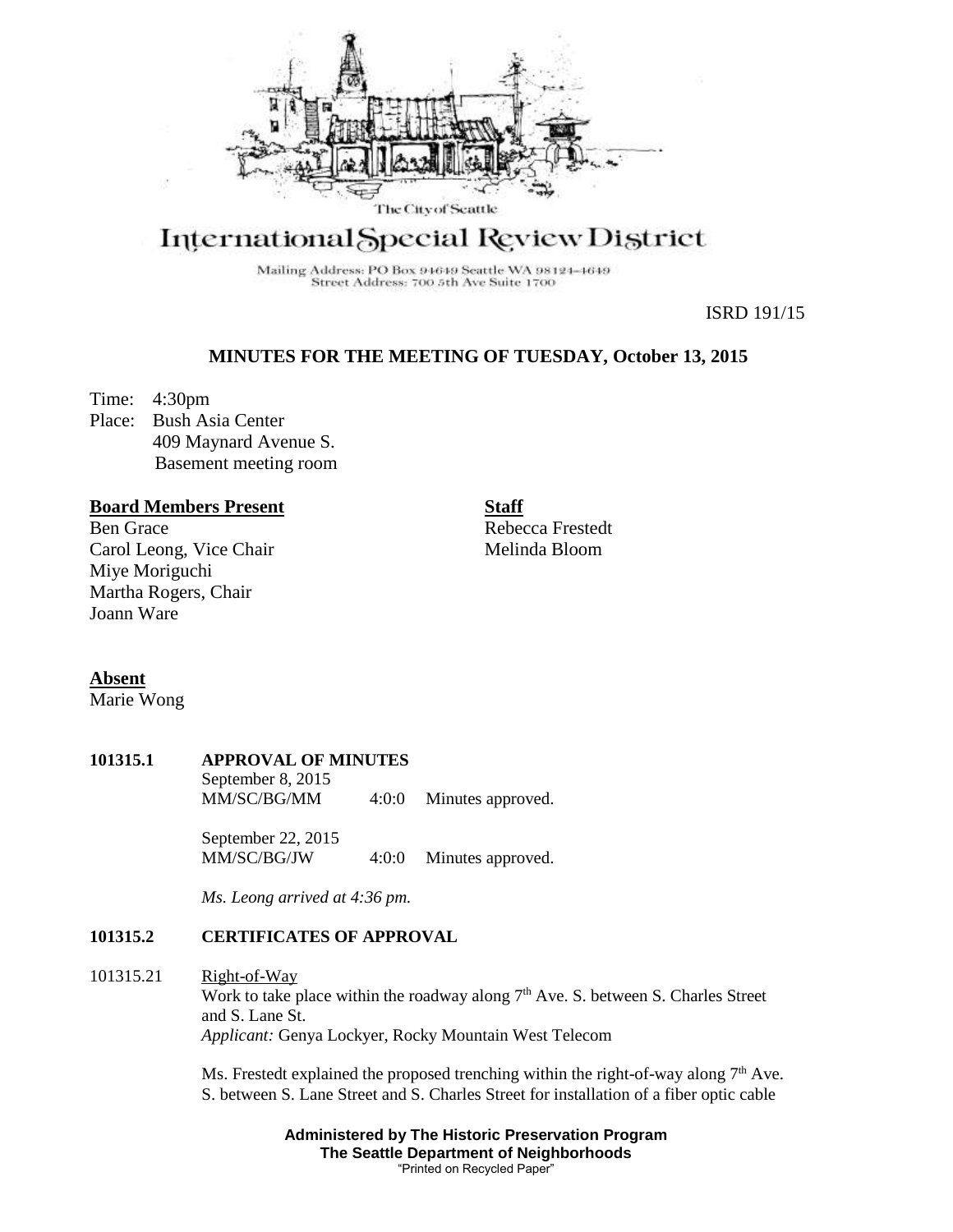for telecommunications purposes. The work with start and end mid-block via installation of hand holes in the sidewalk right-of-way. Exhibits included plans and photographs. The project area is located outside of the Asian Design Character District.

Applicant Comment:

Russ Vallejo presented on behalf of the applicant, Genya Lockyer. He explained that 384' of new duct (a single 2" pipe) would be installed from existing manhole on the southwest corner of  $7<sup>th</sup>$  and Dearborn. He provided routing specifics and said the same contractor who just did work for King County will do the work and knows the path. He said that there will be no work in the parking lot or in the landscaping and there will be no disruption to the bank.

Ms. Leong asked about duration of the work.

Mr. Vallejo said that it will be about two weeks.

Ms. Leong asked if the private businesses had been notified.

Mr. Vallejo said Key Bank – for whom the work is being done – knows but that no adjacent businesses will be impacted.

Ms. Leong noted the importance of produce business's delivery system on that side.

Mr. Vallejo said that other business had not been contacted, but noted that traffic will still get through; there will be impact to one lane only.

Ms. Leon recommended contacting the adjacent property owners and businesses about the work due to box trucks coming in and out.

Ms. Frestedt said she advised the applicant, Ms. Lockyer, of this as well.

Public Comment:

Andrew Moll, resident, asked if there is a plan to mitigate pedestrian flow along the sidewalk.

Mr. Vallejo said that there will still be pedestrian use around the first manhole; on the other side they will detour around – across the street. He said that traffic control plans mandate that.

Action: I move that the International Special Review District Board recommend approval of a Certificate of Approval for street use along  $7<sup>th</sup>$  Ave. S. between S. Lane Street and S. Charles **Street** 

This action is based on the **following applicable sections of the International Special Review District Ordinance and Guidelines:** 

**SMC 23.66.334 – Streets and sidewalks**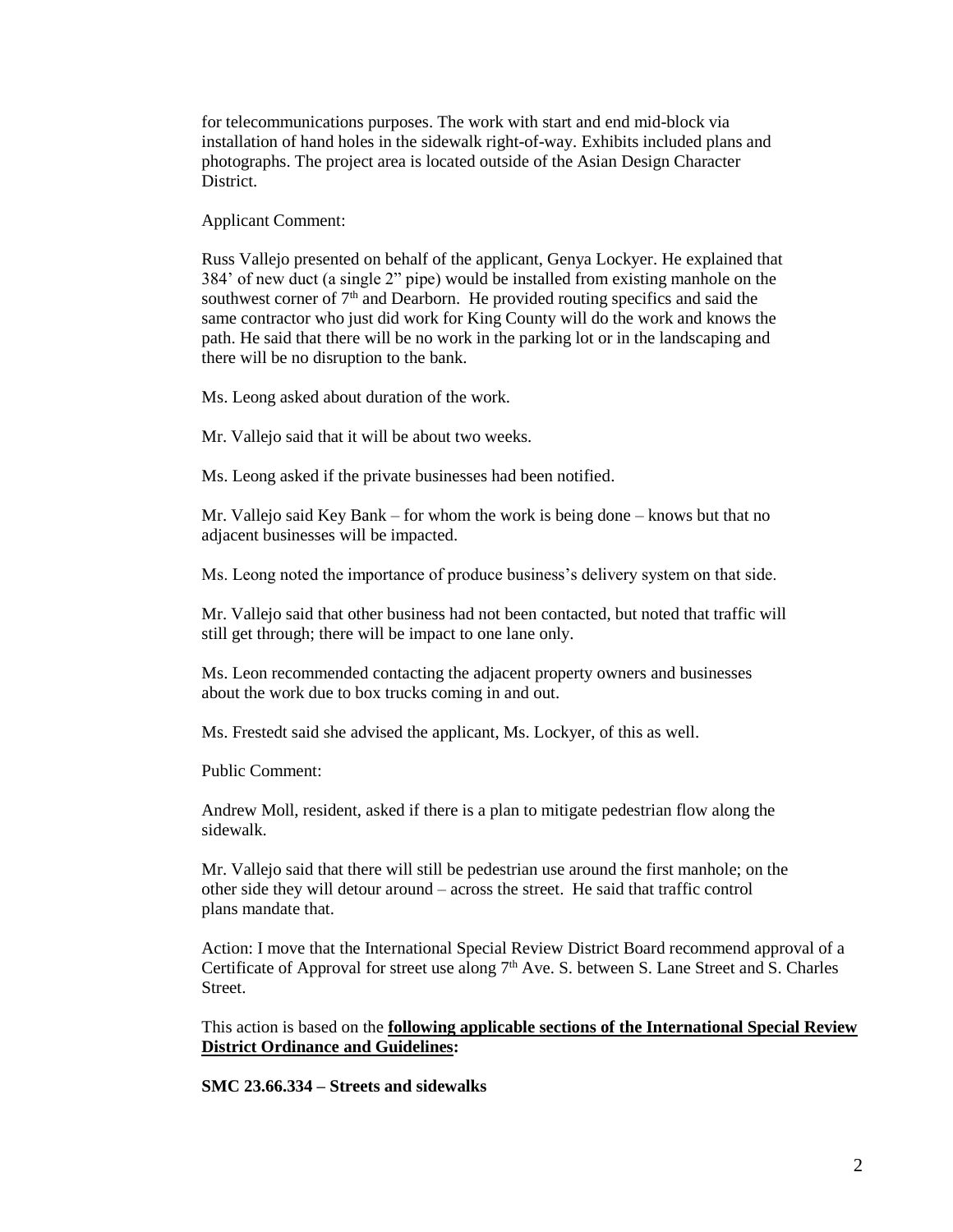**Secretary of Interior's Standards #10:** New additions and adjacent or related new construction shall be undertaken in such a manner that if removed in the future, the essential form and integrity of the historic property and its environment would be unimpaired.

MM/SC/BG/CL 5:0:0 Motion carried.

#### **101315.3 GUIDELINE REVISION WORK SESSION**

Board review of a near final draft of the revised guidelines for discussion. Note: Once the draft is final, a public meeting will be scheduled for presentation of the draft. That date of that meeting has not yet been determined.

Ms. Frestedt went over changes made to draft document dated October 13, 2015.

Board members discussed description of the District and there was general agreement to eliminate the geographic description, just put neighborhoods and indicate there is some overlap.

Ms. Ware said that Japantown neighborhood is known as "Nihonmachi / Japantown".

There was discussion about the importance of finding a clear way to clarify the Certificate of Approval process for community and business owners. Staff noted that one of the challenges of creating a "typical" work flow is that each application has different variables that could impact the timelines, but she said there may be a way to do this graphically and that she'll explore this further during the formatting process.

The following is a summary of discussion related to specific sections of the draft:

### **General Guidelines for Rehabilitation, Exterior Alterations, Use and New Construction, guideline VIII** (p.9 of the draft)

Ms. Ware: Use of the word "contemporary" is good because it is less about style and more about today/of the era you are designing in.

The Board discussed different approaches to design and a member noted the importance of not creating a false sense of historicism (Secretary of the Interior's Standard #3)

Ms. Rogers: Draw on proportions, materiality. Focus on what speaks to this neighborhood and is compatible.

Discussion ensued about the challenge of quantifying what cultural character is. What we think today may not be what a board in 10 years would think / do.

Ms. Ware: Doesn't care for the phrasing "draws inspiration from…"

Ms. Frestedt: The intent is to give the board tools to ask applicant more in depth questions about context and how an applicant came to choose a particular design.

Recommendation to add: "…*and is compatible with* the existing scale, proportions, materials and architectural and cultural character within the District."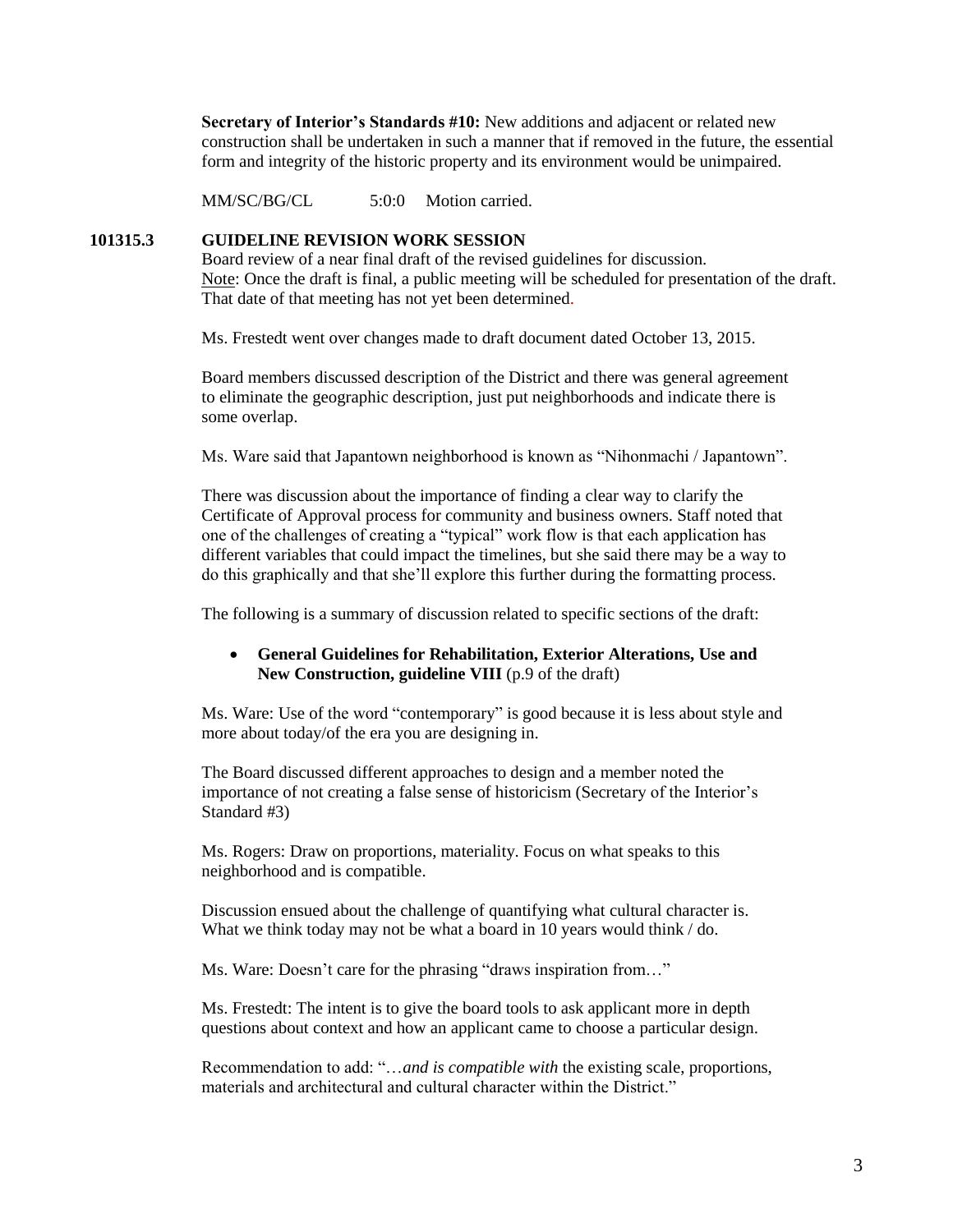(Public Comment) Tiernan Martin: VIII wording – "…in a contemporary architectural manner …. That is compatible with existing scale proportions, materials and architectural and cultural character within the District and reflects a thoughtful analysis of these urban design features."

### **I. Site Design 3. Street Lights, Transit Shelters and Public Artwork, sub-section b.**

The board discussed the language regarding the color of bus shelters and transit stops and the stated preference for "black or neutral colors". One member expressed concern that this could be too limiting. Another stated that the idea is for shelters and elements to fall into the background to allow the buildings to be more prominent. A member noted that silver can be considered neutral. Ultimately, it was decided to leave this section unchanged since it allows for consideration of alternatives.

Ms. Frestedt: buildings are what should stand out; She said she recently observed that 3 – 4 bus shelters were all different colors; She said the goal was to maintain consistency throughout District; 'neutral' could be widely interpreted. Black or neutral frames provides baseline standard.

Ms. Moriguchi: should be compatible with character of the District.

Mr. Grace: avoid hodge podge.

Ms. Frestedt: need language in Guidelines that gives direction about what is appropriate; can deviate from Guidelines if have good justification and cause.

**II. Building Design Guidelines** - context and description (p. 11 of the draft)

Ms. Rogers: Suggested expanding the first bullet for Ground Floor to include 'street level' and 'storefronts'.

Mr. Grace: Asked how a proposal to cover empty store windows in dilapidated building with images of active storefronts would be considered. Would it be allowed?

Ms. Frestedt: It would depend on how it was executed and for how long. She referenced the Storefront Seattle installations which activated vacant storefronts. Some of those installations were reviewed by the Board.

**II. Building Design Guidelines 2. Lighting** (p. 12 of the draft)

There was discussion about lighting and providing desired Kelvin range; lumens versus Kelvin differ and technology changes dramatically. There was question about how to define what is desired in various contexts: a parking lot, park, around lots of trees, near artwork; how to avoid light pollution, color incompatibility, overlit and underlit areas, etc. There was agreement that including recommended Kelvin range is a starting point.

Ms. Ware said lighting should be even throughout.